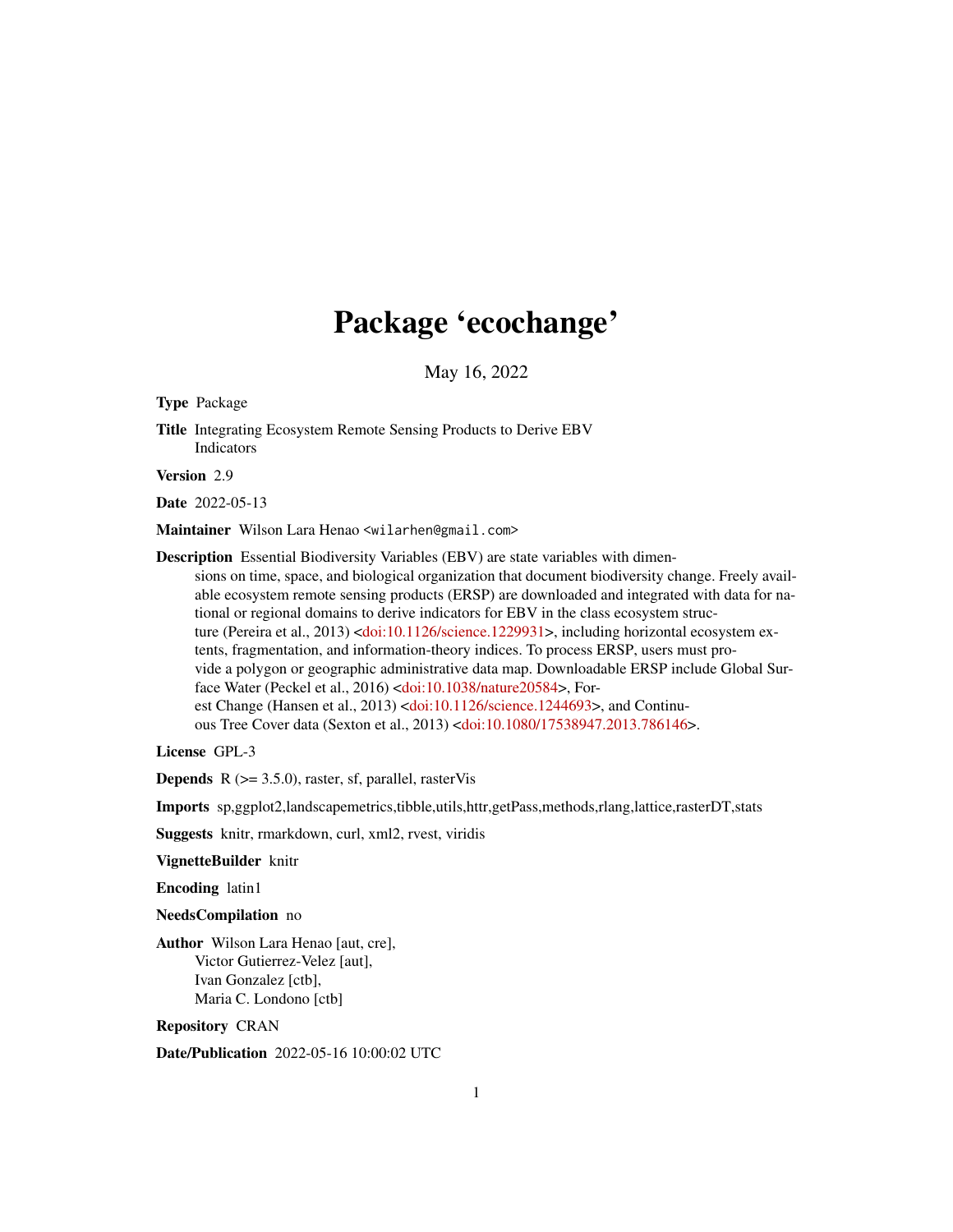### <span id="page-1-0"></span>R topics documented:

| Index |  |
|-------|--|
|       |  |
|       |  |
|       |  |
|       |  |
|       |  |
|       |  |
|       |  |
|       |  |
|       |  |
|       |  |
|       |  |
|       |  |
|       |  |

<span id="page-1-1"></span>EBVstats *EBV Stats*

#### Description

This function is a wrapper of cellStats used to compute statistics for spatial indicators in the EBV class ecosystem structure. To derive the spatial indicators see functions [echanges](#page-2-1) and [sampleIndicator](#page-16-1)

#### Usage

EBVstats(ccp, stats, ...)

#### Arguments

| ccp                     | echanges, or RasterStack or NULL. If NULL then NULL is returned.                                                                                |
|-------------------------|-------------------------------------------------------------------------------------------------------------------------------------------------|
| stats                   | character. vector of stats defined in cellStats. If missing then six summary<br>statistics, including 'mean', 'sd', 'min', 'max', are computed. |
| $\cdot$ $\cdot$ $\cdot$ | Additional arguments in cellStats                                                                                                               |

#### Value

tibble.

#### Author(s)

Wilson Lara Henao <wilarhen@gmail.com> [aut, cre], Victor Gutierrez-Velez [aut], Ivan Gonzalez [ctb], Maria C. Londono [ctb]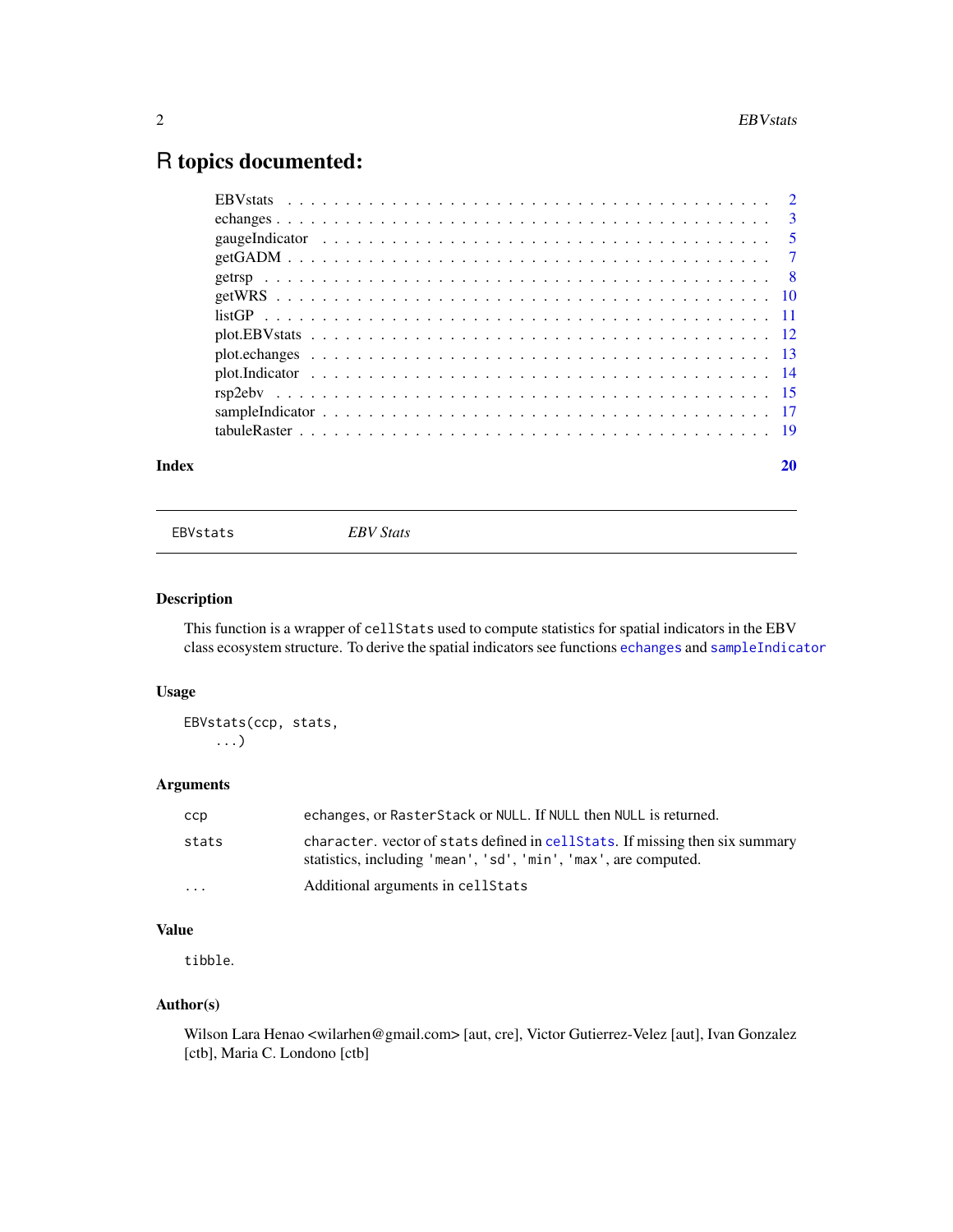#### <span id="page-2-0"></span>echanges 3

#### Examples

```
## RasterBrick of structural Essential Biodiversity Variables
## covering the extent of a location in the northern Amazon basin
## (Colombia) is imported:
path. <- system.file('amazon.grd',package = 'ecochange')
amazon <- brick(path.)
## Changes in layers of tree-canopy cover (TC) are computed by
## processing the 'amazon' brick:
def <- echanges(amazon, eco = 'TC',
                change = 'lossyear',
                eco_range = c(1, 80),
                get_unaffected = TRUE,
                binary_output = FALSE,
                mc.cores = 2)## Function 'EBVstats' is used to compute ecosystem statistics
st_amazon <- EBVstats(def)
## A plot of the 'st_amazon' object
plot.EBVstats(st_amazon,
               cex = 1.5,
               xlab = 'Year',
               ylab = 'Canopy cover (%)',
               main = 'Ecosystem changes',
               sub = 'Northern Amazon',
               fill = 'Layer')
```
<span id="page-2-1"></span>

echanges *Ecosystem changes*

#### Description

This function produces ecosystem-change maps by masking cell values in a layer of ecosystem changes over a target set of ecosystem variables. The function allows focusing the ecosystemchange analysis on a species distribution range.

#### Usage

```
echanges(ps, eco = names(ps[[1:(nlayers(ps) -
    1)]]), change = names(ps[[(nlayers(ps))]]),
    sp\_dist, eco_range = c(1),
        100), change_vals = 1:19,
    sp\_dist\_range = c(1,1), spread = TRUE,
    get_unaffected = TRUE,
    binary_output = FALSE,
    noDataValue = 0,mc.core = round(detectCores() *(0.6, 0), \ldots)
```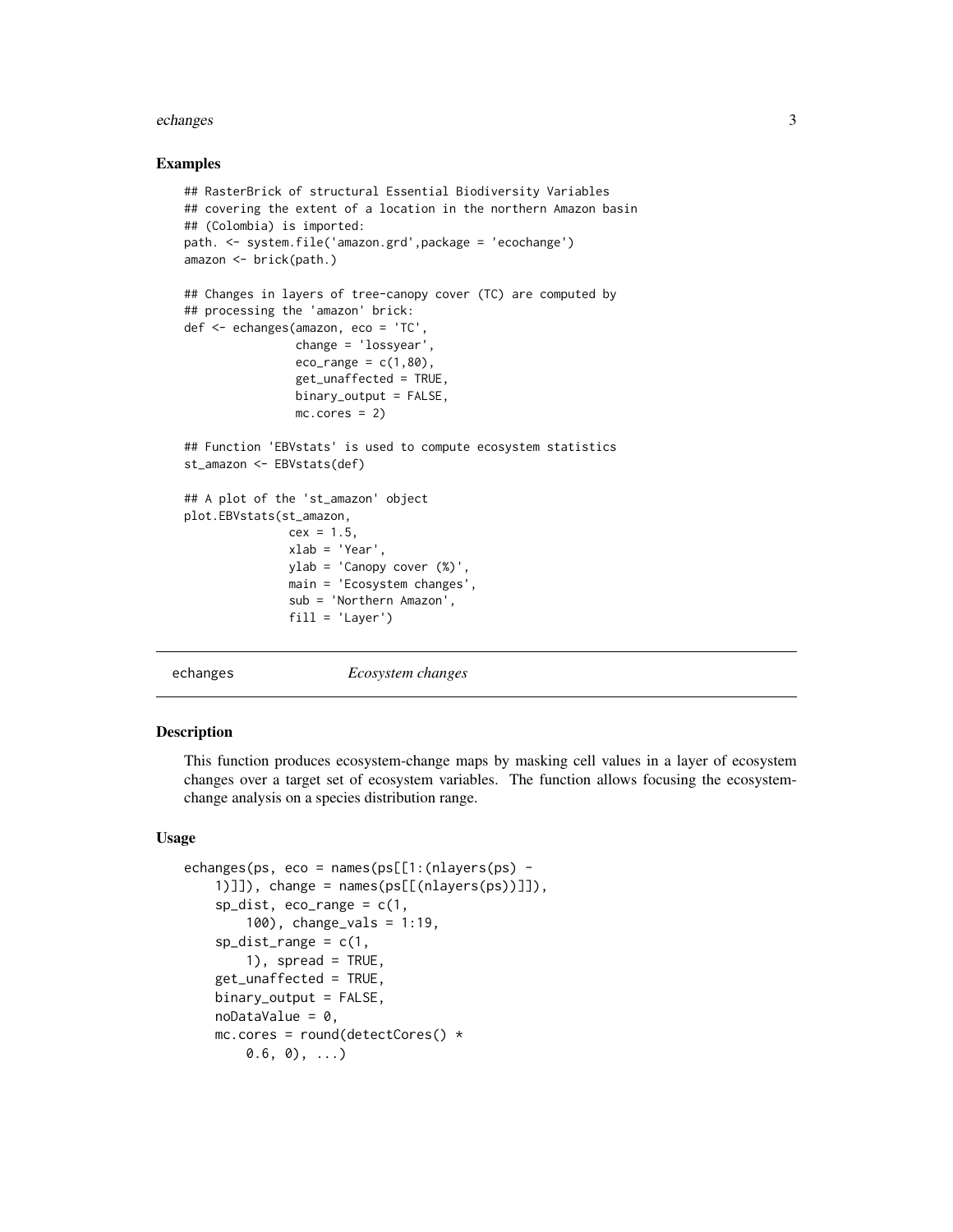#### <span id="page-3-0"></span>Arguments

| ps             | RasterStack or SpatialPolygonsDataFrame. Stack of spatial data, including<br>the target ecosystem variables, a layer of changes, and an alternative layer of a<br>species distribution range. This argument can also be a polygon geometry used<br>to integrate such spatial data via implementation of rsp2ebv; see the ellipsis<br>term below. |
|----------------|--------------------------------------------------------------------------------------------------------------------------------------------------------------------------------------------------------------------------------------------------------------------------------------------------------------------------------------------------|
| eco            | character. Regular expression matching names of a subset of layers represent-<br>ing the target ecosystem variables. Default matches names of the first $1:(n-1)$<br>layers in ps.                                                                                                                                                               |
| change         | character. Name of the layer of ecosystem changes. Default matches the name<br>of the last layer in ps.                                                                                                                                                                                                                                          |
| sp_dist        | character. Name of an alternative layer representing a species distribution<br>range. If missing then this argument is ignored.                                                                                                                                                                                                                  |
| eco_range      | numeric. Range of values in the target ecosystem variable.                                                                                                                                                                                                                                                                                       |
| change_vals    | numeric. Vector of values in the layer of ecosystem changes.                                                                                                                                                                                                                                                                                     |
| sp_dist_range  | numeric. Range of values in the alternative layer of species. distribution range.<br>This argument is ignored if sp_dist is missing.                                                                                                                                                                                                             |
| spread         | logical. Spread representation of ecosystem changes. Users do not need to<br>change this argument. It is used by other rouines to fastening computation of<br>ecosystem horizontal extents. If FALSE then the function mask cell values in the<br>target ecosystem variables over over the layer of ecosystem changes. Default<br>TRUE.          |
| get_unaffected | logical. Extract unaffected areas. If FALSE then pixel values of the ecological<br>variable across the changed areas are extracted. Default TRUE.                                                                                                                                                                                                |
| binary_output  | logical. Produce binary outputs (masks). If FALSE then ranges of values of the<br>ecological variable are maintained. Default FALSE.                                                                                                                                                                                                             |
| noDataValue    | numeric. Output NoDataValue. Default 0.                                                                                                                                                                                                                                                                                                          |
| mc.cores       | numeric. The number of cores. Default uses around 60 percent of the CPU<br>capacity.                                                                                                                                                                                                                                                             |
| .              | If ps is a polygon then additional arguments in rsp2ebv.                                                                                                                                                                                                                                                                                         |

#### Value

Class echanges.

#### Author(s)

Wilson Lara Henao <wilarhen@gmail.com> [aut, cre], Victor Gutierrez-Velez [aut], Ivan Gonzalez [ctb], Maria C. Londono [ctb]

#### References

Jetz, W., McGeoch, M. A., Guralnick, R., Ferrier, S., Beck, J., Costello, M. J., ... & Meyer, C. (2019). Essential biodiversity variables for mapping and monitoring species populations. Nature Ecology & Evolution, 3(4), 539-551.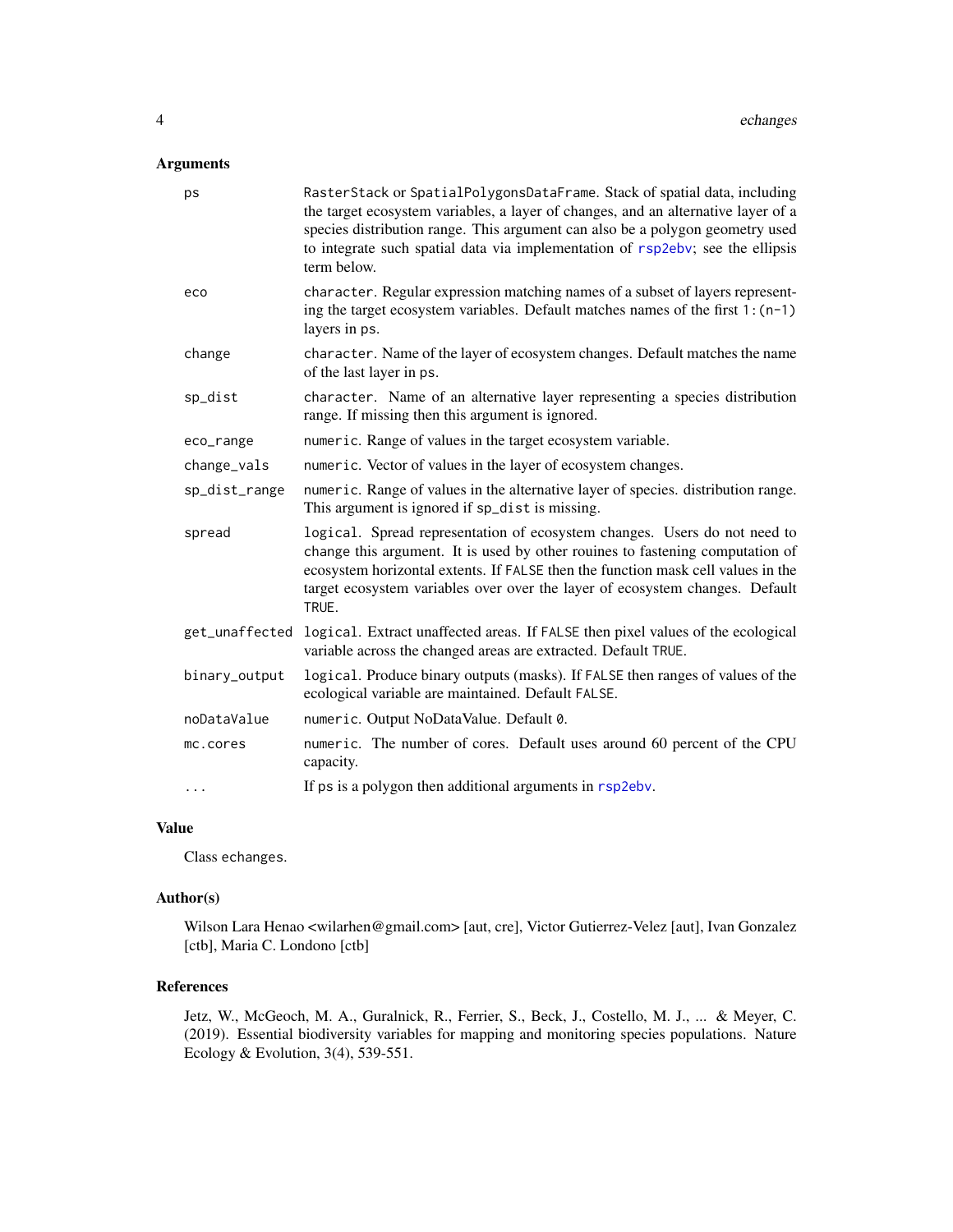#### <span id="page-4-0"></span>gaugeIndicator 5

Hansen, M. C., Potapov, P. V., Moore, R., Hancher, M., Turubanova, S. A., Tyukavina, A., ... & Kommareddy, A. (2013). High-resolution global maps of 21st-century forest cover change. science, 342(6160), 850-853.

Pekel, J. F., Cottam, A., Gorelick, N., & Belward, A. S. (2016). High-resolution mapping of global surface water and its long-term changes. Nature, 540(7633), 418-422.

Pereira, H.M., Ferrier, S., Walters, M., Geller, G.N., Jongman, R.H.G., Scholes, R.J., Bruford, M.W., Brummitt, N., Butchart, S.H.M., Cardoso, A.C. and Coops, N.C., 2013. Essential biodiversity

Sexton, J. O., Song, X. P., Feng, M., Noojipady, P., Anand, A., Huang, C., ... & Townshend, J. R. (2013). Global, 30-m resolution continuous fields of tree cover: Landsat-based rescaling of MODIS vegetation continuous fields with lidar-based estimates of error. International Journal of Digital Earth, 6(5), 427-448. variables. Science, 339(6117), pp.277-278.

#### Examples

```
## Brick with structural Essential Biodiversity Variables covering the
## extent of a location in the northern Amazon basin (Colombia):
path. <- system.file('amazon.grd',package = 'ecochange')
amazon <- brick(path.)
## Changes in layers of tree-canopy cover (TC) in the 'amazon'
## brick are computed:
def <- echanges(amazon, eco = 'TC',
                change = 'lossyear',
                eco_range = c(1,80),
                get_unaffected = TRUE,
                binary_output = FALSE,
                mc.cores = 2)
```
## Method 'plot.echanges' allows comparing rasters using a common scale bar: plot.echanges(def)

<span id="page-4-1"></span>gaugeIndicator *Gauge Biodiversity Indicator*

#### Description

This function processes ecosystem-change maps from [echanges](#page-2-1) to calculate biodiversity indicators, including ecosystem extent, entropy, fractal dimension, among others. To sample the indicators across fixed-size grids see [sampleIndicator](#page-16-1).

#### Usage

```
gaugeIndicator(ps, ...,
   metric = "area_ha",
   smp_lsm = list(),
   mc.core = round(detectCores() *0.6, 0))
```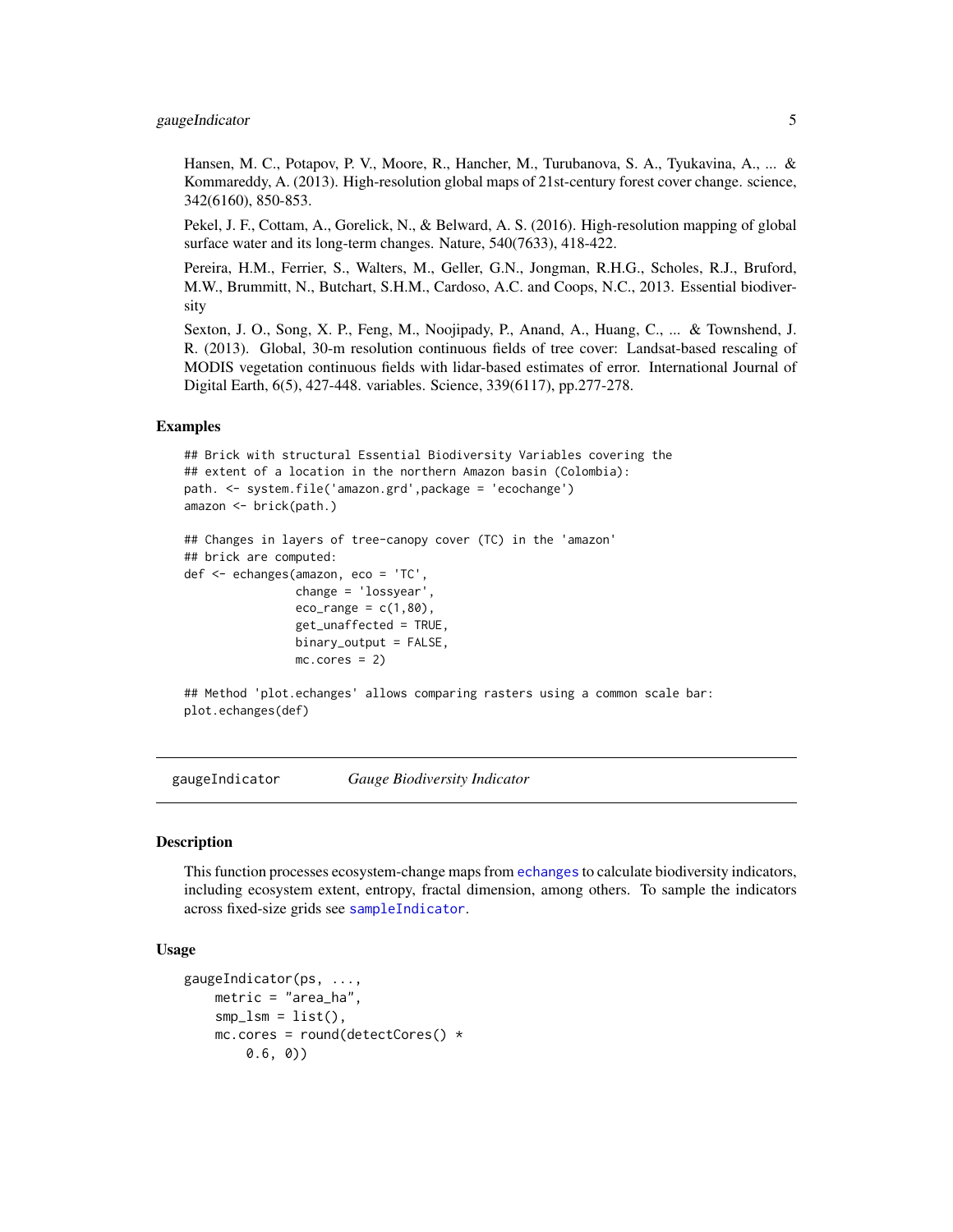#### <span id="page-5-0"></span>Arguments

| ps         | SpatialPolygonsDataFrame or RasterStack. Polygon geometry used to pro-<br>duce ecosystem-change maps via the implementation of echanges or the stack<br>of ecosystem-change maps. |
|------------|-----------------------------------------------------------------------------------------------------------------------------------------------------------------------------------|
| $\cdots$   | If ps is a polygon then additional arguments in echanges or rsp2eby.                                                                                                              |
| metric     | character. The name of an indicator. Default 'area_ha' computes ecosystem<br>areas (ha) at class level. See the argument 'metric' in list_lsm to implement<br>other metrics.      |
| $smp\_lsm$ | list. List of arguments in calculate_1sm. This argument is ignored when<br>$metric = 'area_ha'.$                                                                                  |
| mc.cores   | numeric. The number of cores. Default uses around 60 percent of the cores.                                                                                                        |

#### Details

Coordinate reference system of the spatial units must have metric units UTM. Performance in the computation of ecosystem extents is optimized via the implementation of the function [tabuleRaster](#page-18-1). Indicators other than ecosystem extents are calculated implementing [calculate\\_lsm](#page-0-0).

#### Value

Class Indicator.

#### Author(s)

Wilson Lara Henao <wilarhen@gmail.com> [aut, cre], Victor Gutierrez-Velez [aut], Ivan Gonzalez [ctb], Maria C. Londono [ctb]

#### References

Hesselbarth, M. H., Sciaini, M., With, K. A., Wiegand, K., & Nowosad, J. (2019). landscapemetrics: an open source R tool to calculate landscape metrics. Ecography, 42(10), 1648-1657.

O'Connor, B., Secades, C., Penner, J., Sonnenschein, R., Skidmore, A., Burgess, N. D., & Hutton, J. M. (2015). Earth observation as a tool for tracking progress towards the Aichi Biodiversity Targets. Remote sensing in ecology and conservation, 1(1), 19-28.

Pereira, H.M., Ferrier, S., Walters, M., Geller, G.N., Jongman, R.H.G., Scholes, R.J., Bruford, M.W., Brummitt, N., Butchart, S.H.M., Cardoso, A.C. and Coops, N.C., 2013. Essential biodiversity variables. Science, 339(6117), pp.277-278.

Skidmore, A. K., & Pettorelli, N. (2015). Agree on biodiversity metrics to track from space: Ecologists and space agencies must forge a global monitoring strategy. Nature, 523(7561), 403-406.

```
## RasterBrick of structural Essential Biodiversity Variables
## covering the extent of a location in the northern Amazon basin
## (Colombia) is imported:
path. <- system.file('amazon.grd',package = 'ecochange')
amazon <- brick(path.)
```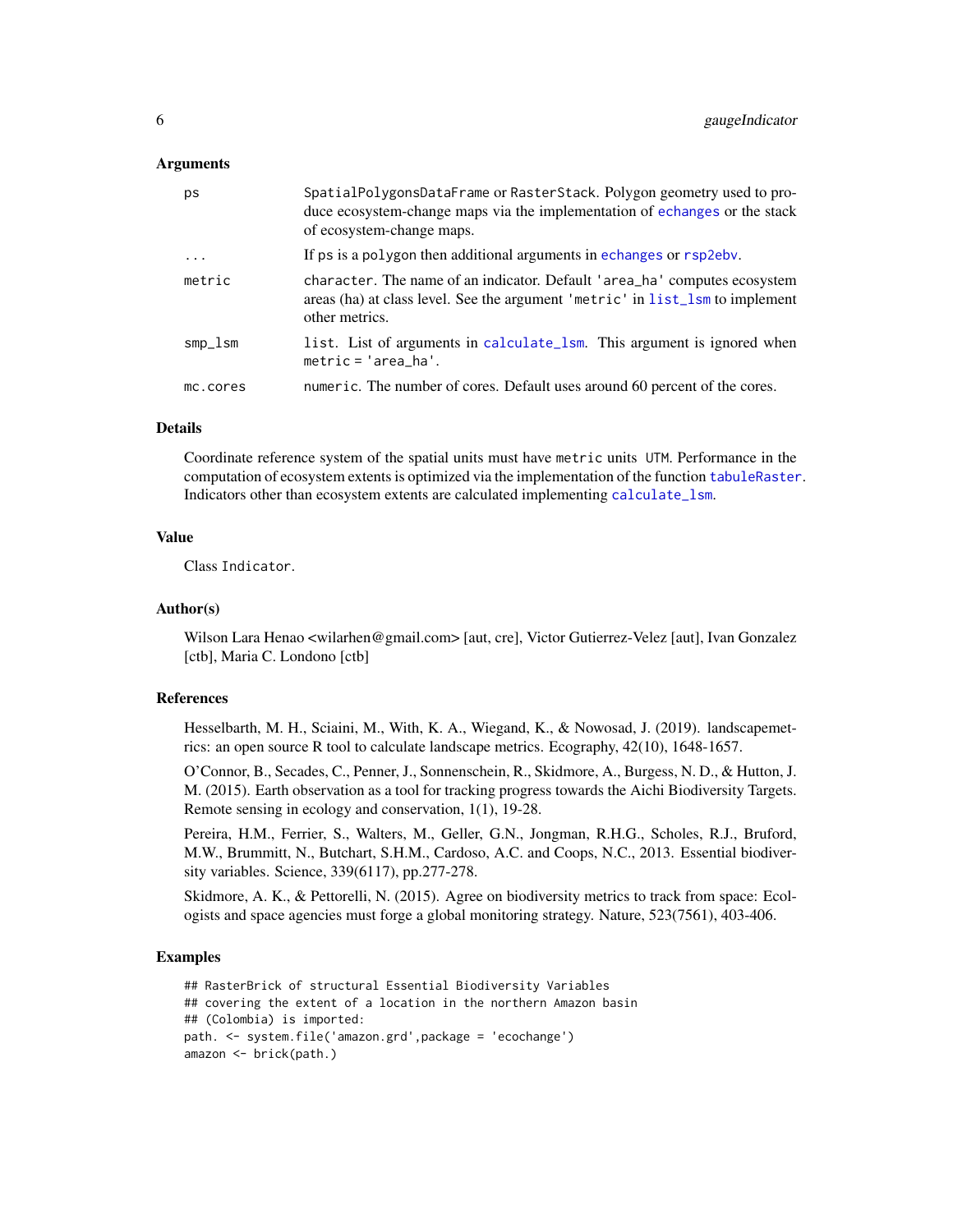#### <span id="page-6-0"></span>getGADM 7

```
## Changes in layers of tree-canopy cover (TC) in the 'amazon'
## brick are computed:
def <- echanges(amazon, eco = 'TC',
                change = 'lossyear',
                eco_range = c(1,80),
                get_unaffected = TRUE,
                binary_output = FALSE,
                mc.cores = 2)## Function 'gaugeIndicator' is used to compute ecosystem areas
## (default):
am_areas <- gaugeIndicator(def,
                           mc.cores = 2)
```
plot.Indicator(am\_areas)

<span id="page-6-1"></span>getGADM *Get Geographic Adminitrative Unit*

#### Description

This function is a wrapper of [getData](#page-0-0) used to import levels in Geographic Administrative Data Maps (GADM).

#### Usage

getGADM(unit.nm = NULL,  $level = 2$ , country = "COL",  $path = tempdir()$ 

#### Arguments

| unit.nm | character or NULL. Name of an administrative unit (e.g. municipality), or<br>the name of such an unit plus its corresponding higher-level unit (e.g. depart-<br>ment/state). If NULL then a list of unit names is printed. |
|---------|----------------------------------------------------------------------------------------------------------------------------------------------------------------------------------------------------------------------------|
| level   | numeric. A number between zero and two, indicating any of the levels of admin-<br>istrative subdivisions in GADM (0=country, 1=first administrative subdivision,<br>and 2=second administrative subdivision).              |
| country | character. ISO code specifying a country. Default 'COL'                                                                                                                                                                    |
| path    | character. Path name indicating where the unit will be stored. Default stores<br>the data in a temporary directory.                                                                                                        |

#### Value

SpatialPolygonsDataFrame or character vector of GADM units..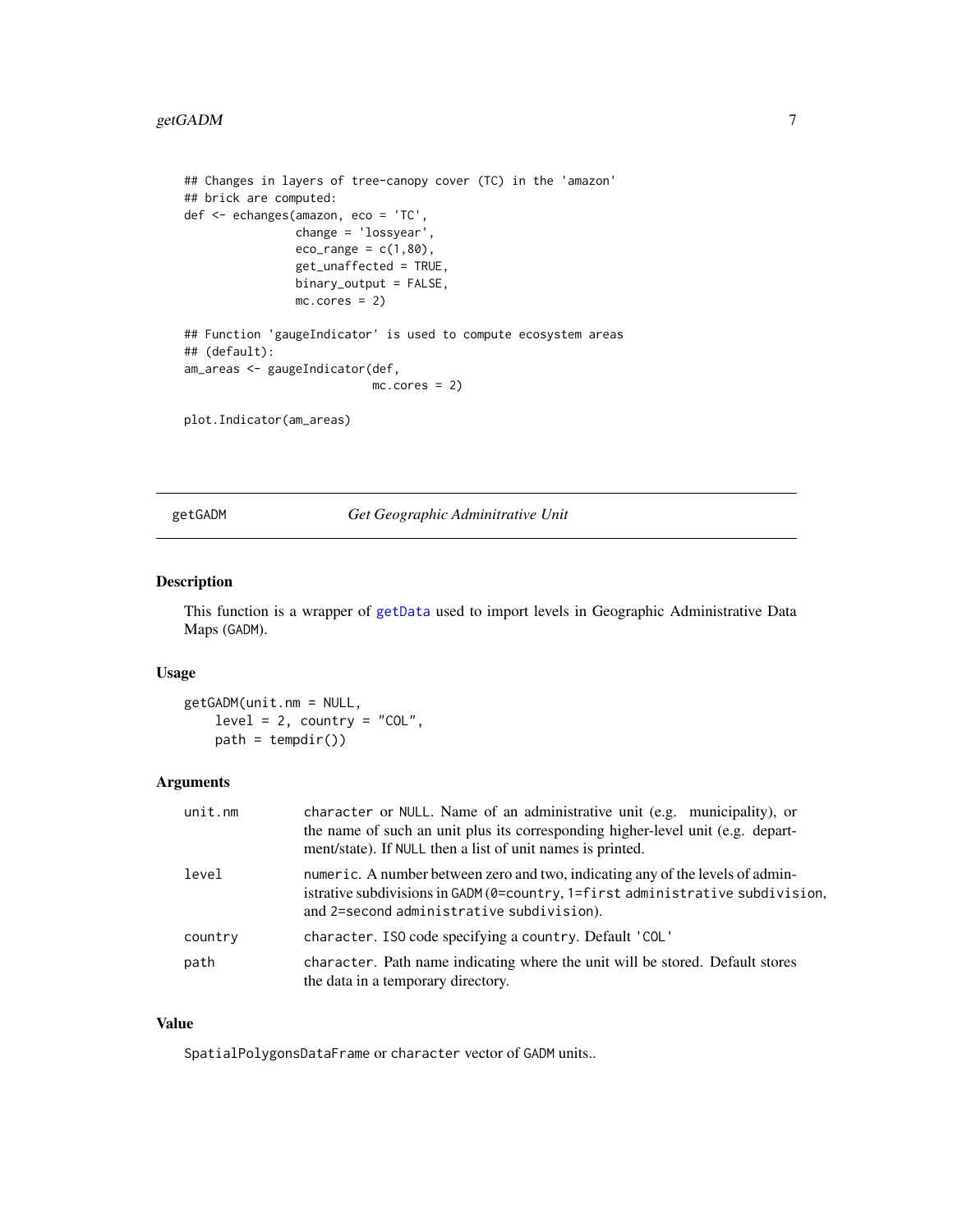#### <span id="page-7-0"></span>Author(s)

Wilson Lara Henao <wilarhen@gmail.com> [aut, cre], Victor Gutierrez-Velez [aut], Ivan cre Gonzalez [ctb], Maria C. Londono [ctb]

#### References

<https://gadm.org/>

#### Examples

## Printing municipalities of Colombia:

muni <- getGADM(NA) head(muni)

<span id="page-7-1"></span>getrsp *Get remote sensing product*

#### Description

This function processes the extent of a predefined region of interest (polygon geometry or GADM unit) to download ecosystem remote sensing products (ERSP). Downloadable ERSP include Global Surface Water, Forest Change, and Continuous Tree Cover data. See [listGP](#page-10-1).

#### Usage

```
getrsp(roi = NULL, ...,lyrs = NULL, path,
    rewrite.pass = FALSE,
   verify.web = FALSE,
   mc.core = round(detectCores() *0.6, 0))
```
#### Arguments

| roi      | SpatialPolygonsDataFrame; or character; or NULL. Region of interest. This<br>can be either 1) a polygon geometry; or 2) the name of a GADM unit (see getGADM);<br>or 3) a NULL value. Default NULL makes the function to print a list of GADM units. |
|----------|------------------------------------------------------------------------------------------------------------------------------------------------------------------------------------------------------------------------------------------------------|
| $\cdots$ | If roi is a GADM unit then additional arguments in getGADM.                                                                                                                                                                                          |
| lyrs     | character. Remote-sensing products. Default NULL makes the function to print<br>a list of Downloadable data, see listGP.                                                                                                                             |
| path     | character. Path name indicating where the variables are stored. If missing<br>then a folder named as 'ecochange' created in a current temporary directory is<br>used.                                                                                |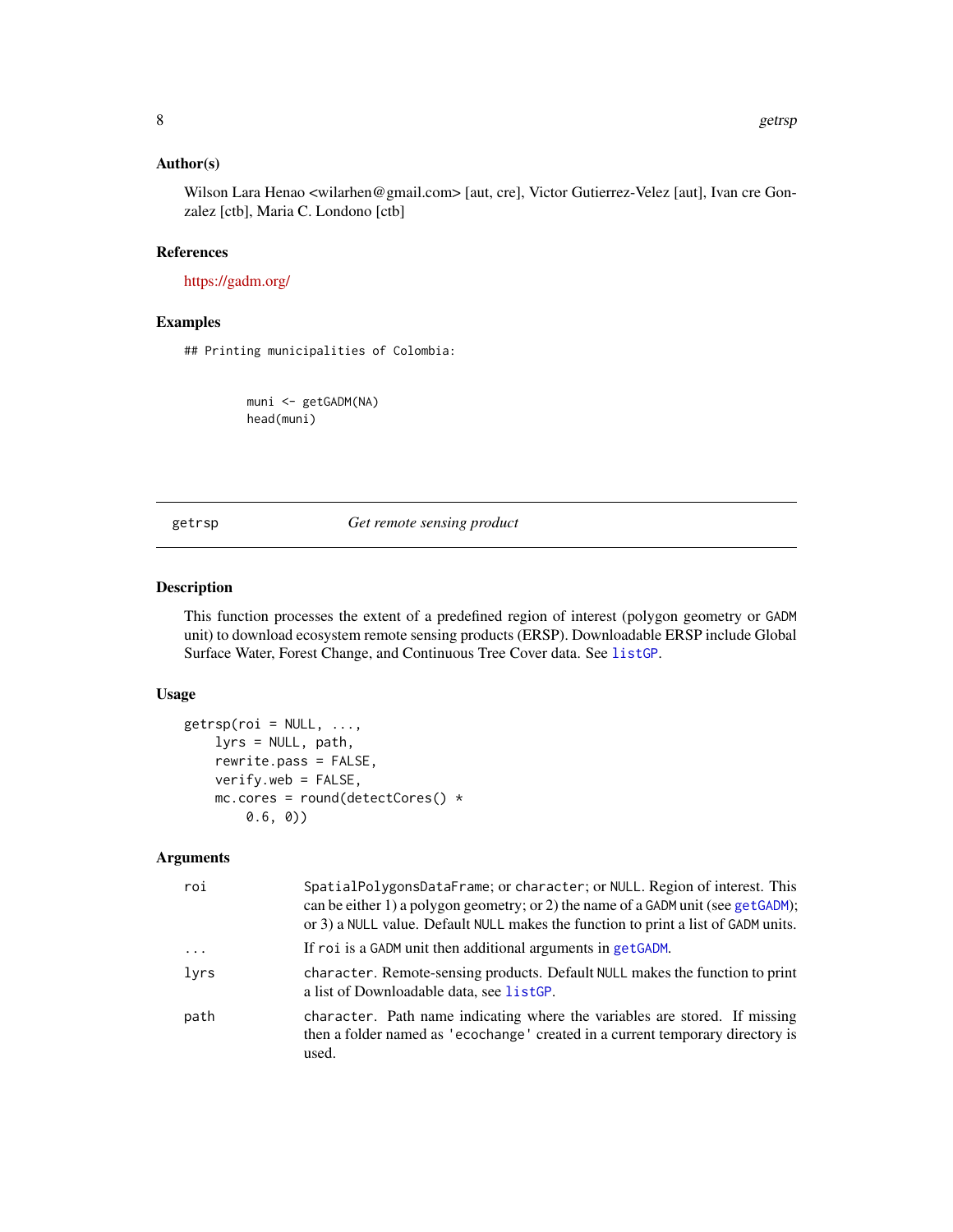#### getrsp 9

| rewrite.pass | logical. Rewrite password. Only valid to download new NASA Earth data,<br>see details section.                               |
|--------------|------------------------------------------------------------------------------------------------------------------------------|
| verify.web   | logical. Verify in the web whether the URLs used to download the rsp are<br>available. See getOption('webs'). Default FALSE. |
| mc.cores     | numeric. The number of cores. Default uses around 60 percent of the cores.                                                   |

#### Details

Downloads of Continuous Tree Cover data require user authentication through the NASA Earth data Login. To obtain a NASA Earth data Login account, please visit: [https://urs.earthdata.nasa.gov/users/new.](https://urs.earthdata.nasa.gov)

#### Value

Path names of the remote sensing products just retrieved, or character vectors suggesting GADM units/Global Products that can be used to download ERSP (see NULL defaults in arguments 'roi' and 'lyrs').

#### Author(s)

Wilson Lara Henao <wilarhen@gmail.com> [aut, cre], Victor Gutierrez-Velez [aut], Ivan Gonzalez [ctb], Maria C. Londono [ctb]

#### References

Pekel, J. F., Cottam, A., Gorelick, N., & Belward, A. S. (2016). High-resolution mapping of global surface water and its long-term changes. Nature, 540(7633), 418-422.

Hansen, M. C., Potapov, P. V., Moore, R., Hancher, M., Turubanova, S. A., Tyukavina, A., ... & Kommareddy, A. (2013). High-resolution global maps of 21st-century forest cover change. science, 342(6160), 850-853.

Sexton, J. O., Song, X. P., Feng, M., Noojipady, P., Anand, A., Huang, C., ... & Townshend, J. R. (2013). Global, 30-m resolution continuous fields of tree cover: Landsat-based rescaling of MODIS vegetation continuous fields with lidar-based estimates of error. International Journal of Digital Earth, 6(5), 427-448.

```
## Polygon of the Colombian municipality of Cartagena del Chaira:
   load(system.file('cchaira_roi.RData',package = 'ecochange'))
## A Global Surface Water layer ('seasonality') which covers the
## extent of the polygon is retrieved:
```

```
rsp_cchaira <- getrsp(cchaira_roi,
 lyrs = 'seasonality', mc.cores = 2, path = tempdir())
file.exists(rsp_cchaira)
```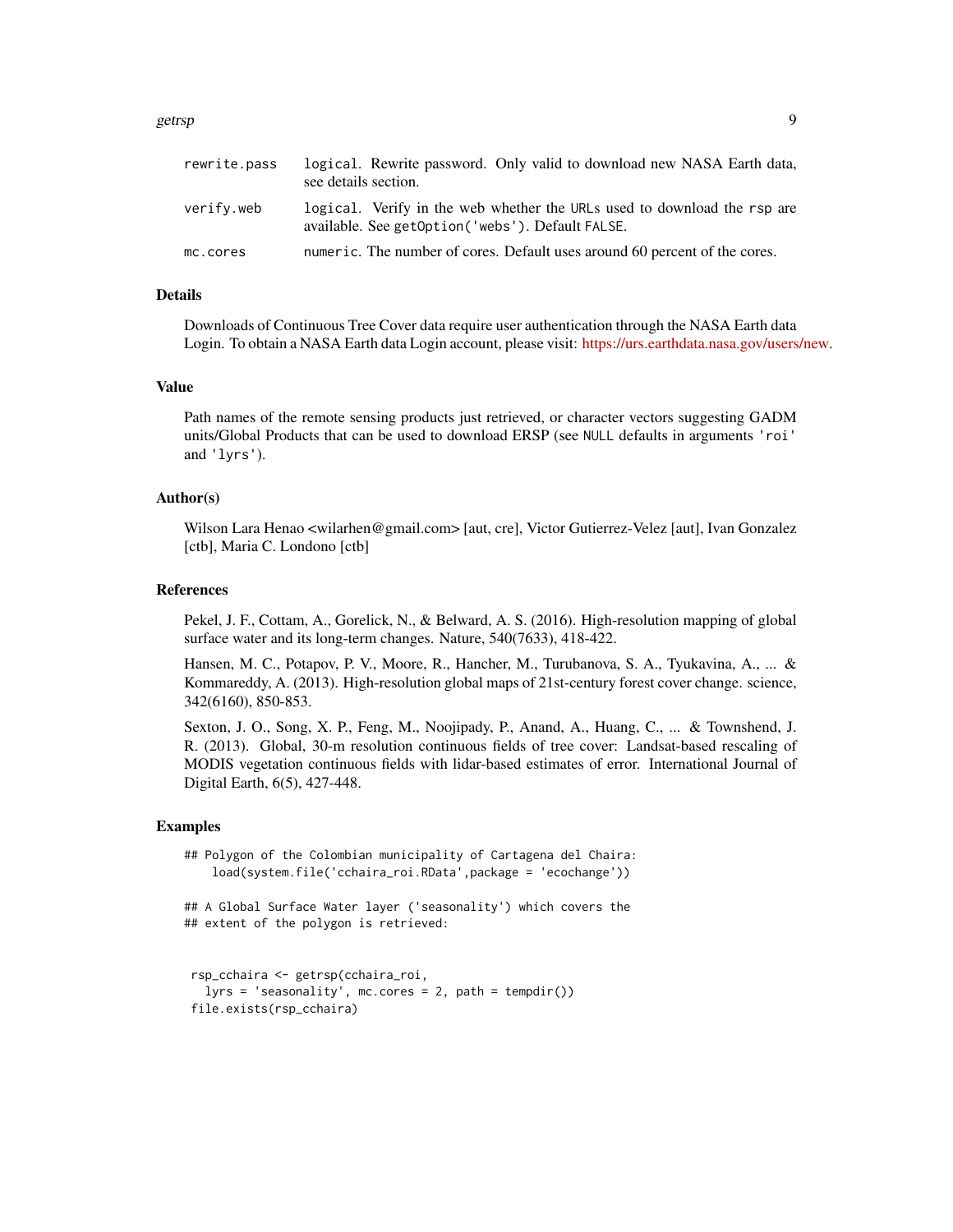<span id="page-9-0"></span>

#### Description

This function processes regions of interest (a polygon geometry or GADM unit) to find corresponding Landsat Path/Row World Reference System (WRS) polygons. This function is internally implemented by [getrsp](#page-7-1)

#### Usage

 $getWRS(roi = NULL, path = tempdir(),$ ...)

#### Arguments

| roi     | SpatialPolygonsDataFrame; or character; or NULL. Region of interest. This<br>can be whether 1) a polygon geometry; or 2) the name of a GADM unit (see<br>getGADM); or 3) a NULL value. Default NULL makes the function to print a list of<br>GADM units. |
|---------|----------------------------------------------------------------------------------------------------------------------------------------------------------------------------------------------------------------------------------------------------------|
| path    | character. Path name indicating where the WRS data are processed.                                                                                                                                                                                        |
| $\cdot$ | Additional arguments in getGADM.                                                                                                                                                                                                                         |

#### Value

SpatialPolygonsDataFrame, or set of GADM units.

#### Author(s)

Wilson Lara Henao <wilarhen@gmail.com> [aut, cre], Victor Gutierrez-Velez [aut], Ivan Gonzalez [ctb], Maria C. Londono [ctb]

```
load(system.file('cchaira_roi.RData',package = 'ecochange'))
 wrs_cchaira <- getWRS(cchaira_roi)
    plot(wrs_cchaira)
```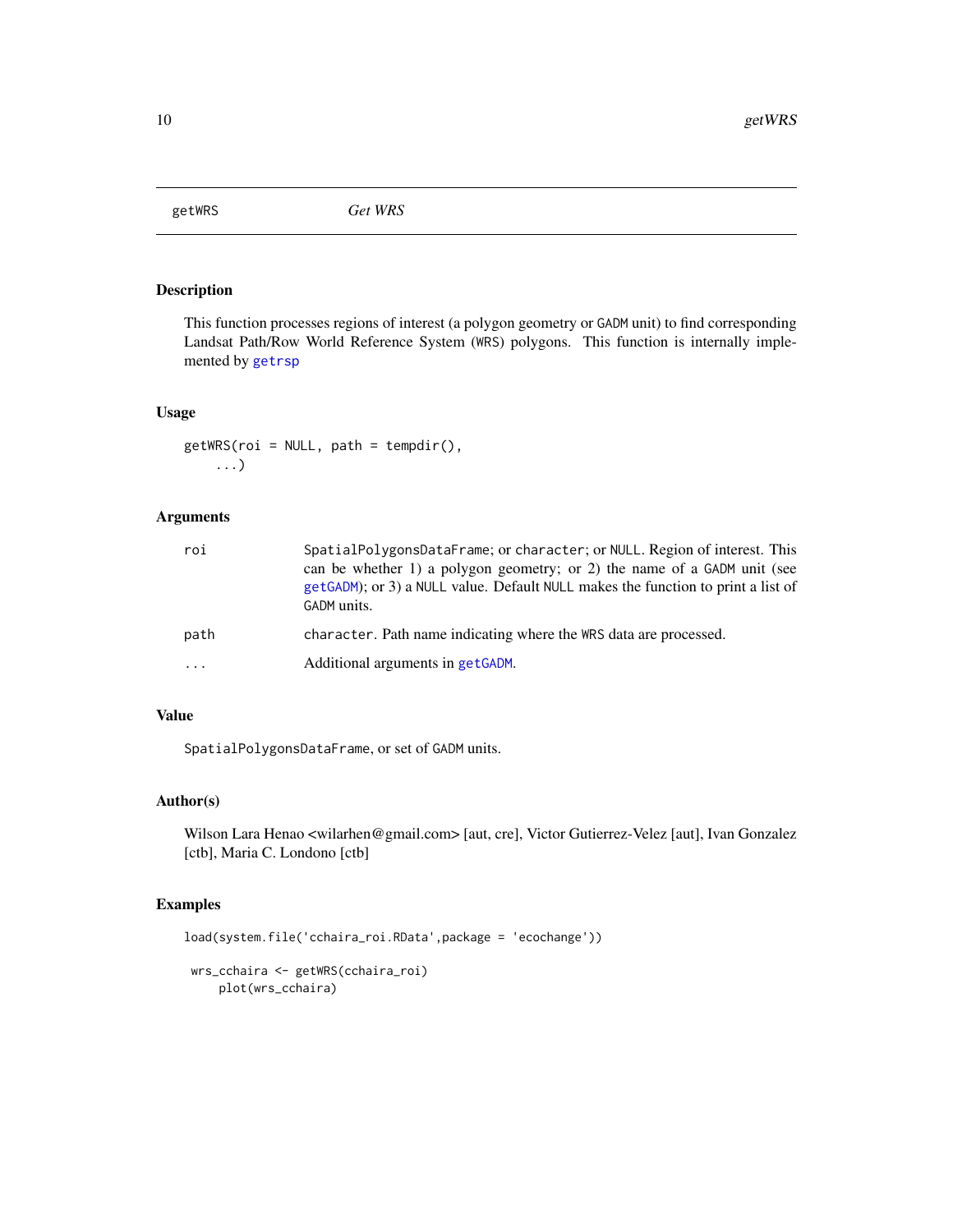<span id="page-10-1"></span><span id="page-10-0"></span>

#### Description

This function prints information about ecosystem remote sensing products that can be downloaded with [getrsp](#page-7-1).

#### Usage

```
listGP(layer = TRUE,
    Algorithm = TRUE,
    author = TRUE, funs = FALSE,
    api.code = FALSE)
```
#### Arguments

| laver     | character. Add column 'layer' to the data.     |
|-----------|------------------------------------------------|
| Algorithm | character. Add column 'Algorithm' to the data. |
| author    | character. Add column 'author' to the data.    |
| funs      | character. Add column 'funs' to the data.      |
| api.code  | character. Add column 'api.code' to the data.  |

#### Value

tibble.

#### Author(s)

Wilson Lara Henao <wilarhen@gmail.com> [aut, cre], Victor Gutierrez-Velez [aut], Ivan Gonzalez [ctb], Maria C. Londono [ctb]

#### References

Pekel, J. F., Cottam, A., Gorelick, N., & Belward, A. S. (2016). High-resolution mapping of global surface water and its long-term changes. Nature, 540(7633), 418-422.

Hansen, M. C., Potapov, P. V., Moore, R., Hancher, M., Turubanova, S. A., Tyukavina, A., ... & Kommareddy, A. (2013). High-resolution global maps of 21st-century forest cover change. science, 342(6160), 850-853.

Sexton, J. O., Song, X. P., Feng, M., Noojipady, P., Anand, A., Huang, C., ... & Townshend, J. R. (2013). Global, 30-m resolution continuous fields of tree cover: Landsat-based rescaling of MODIS vegetation continuous fields with lidar-based estimates of error. International Journal of Digital Earth, 6(5), 427-448.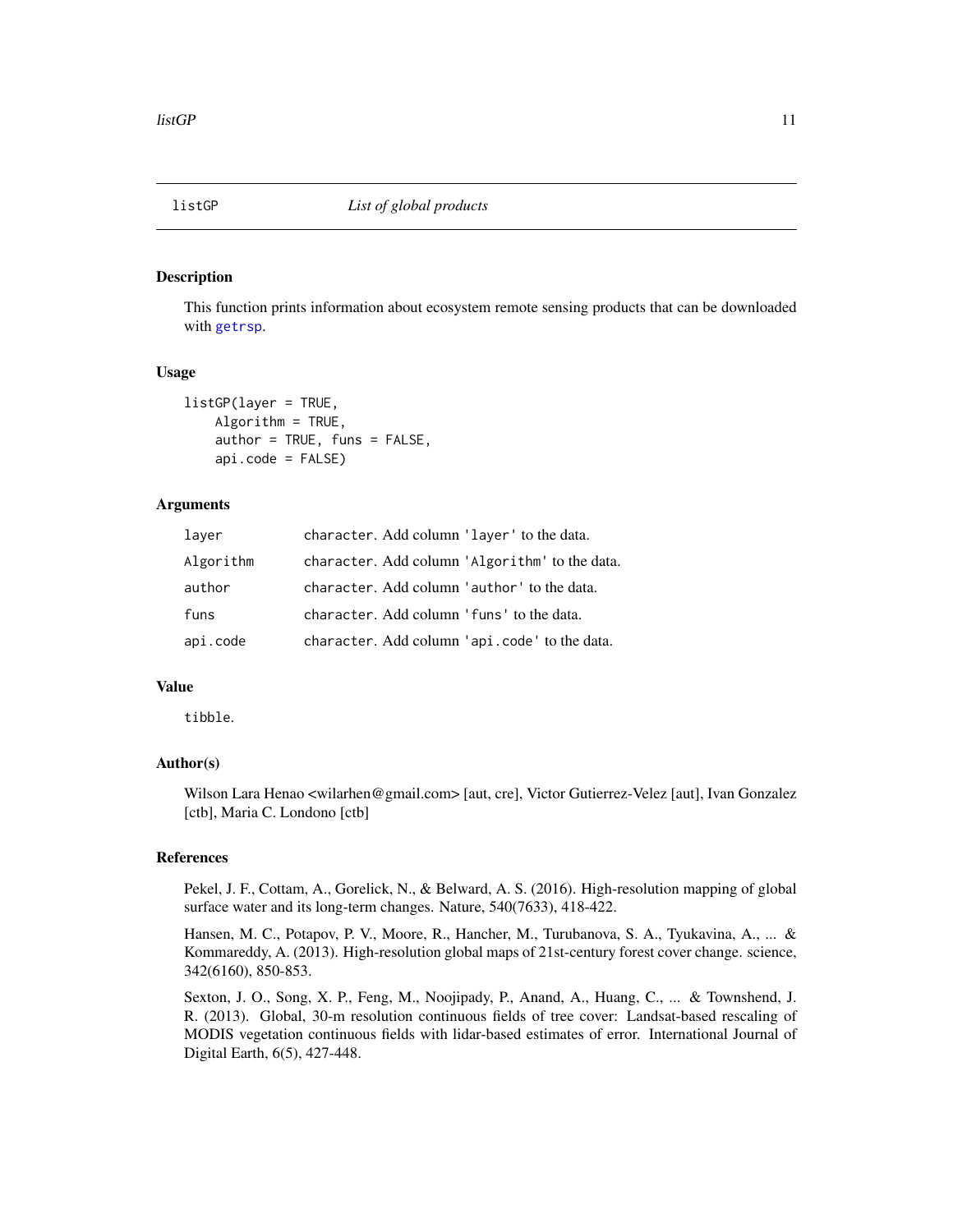#### Examples

lst <- listGP()

plot.EBVstats *Visualize EBVstats objects*

#### Description

Plots for objects from [EBVstats](#page-1-1) are printed.

#### Usage

## S3 method for class 'EBVstats'  $plot(x, y, ...)$ 

#### Arguments

| x        | tibble. Data set of statistics such as that produced by EBV stats.                                                        |
|----------|---------------------------------------------------------------------------------------------------------------------------|
| y        | character. Color scale. If missing then grDevices::terrain.colors(n),<br>where n is the number of layers, is implemented. |
| $\cdots$ | Arguments to be passed to some plot methods.                                                                              |

#### Author(s)

Wilson Lara Henao <wilarhen@gmail.com> [aut, cre], Victor Gutierrez-Velez [aut], Ivan cre Gonzalez [ctb], Maria C. Londono [ctb]

```
## RasterBrick of structural Essential Biodiversity Variables
## covering the extent of a location in the northern Amazon basin
## (Colombia) is imported:
path. <- system.file('amazon.grd',package = 'ecochange')
amazon <- brick(path.)
## Changes in layers of tree-canopy cover (TC) are computed by
## processing the 'amazon' brick:
def <- echanges(amazon, eco = 'TC',
                change = 'lossyear',
                eco_range = c(1,80),
                get_unaffected = TRUE,
                binary_output = FALSE,
                mc.cores = 2)## Function 'EBVstats' is used to compute ecosystem statistics
st_amazon <- EBVstats(def)
```
<span id="page-11-0"></span>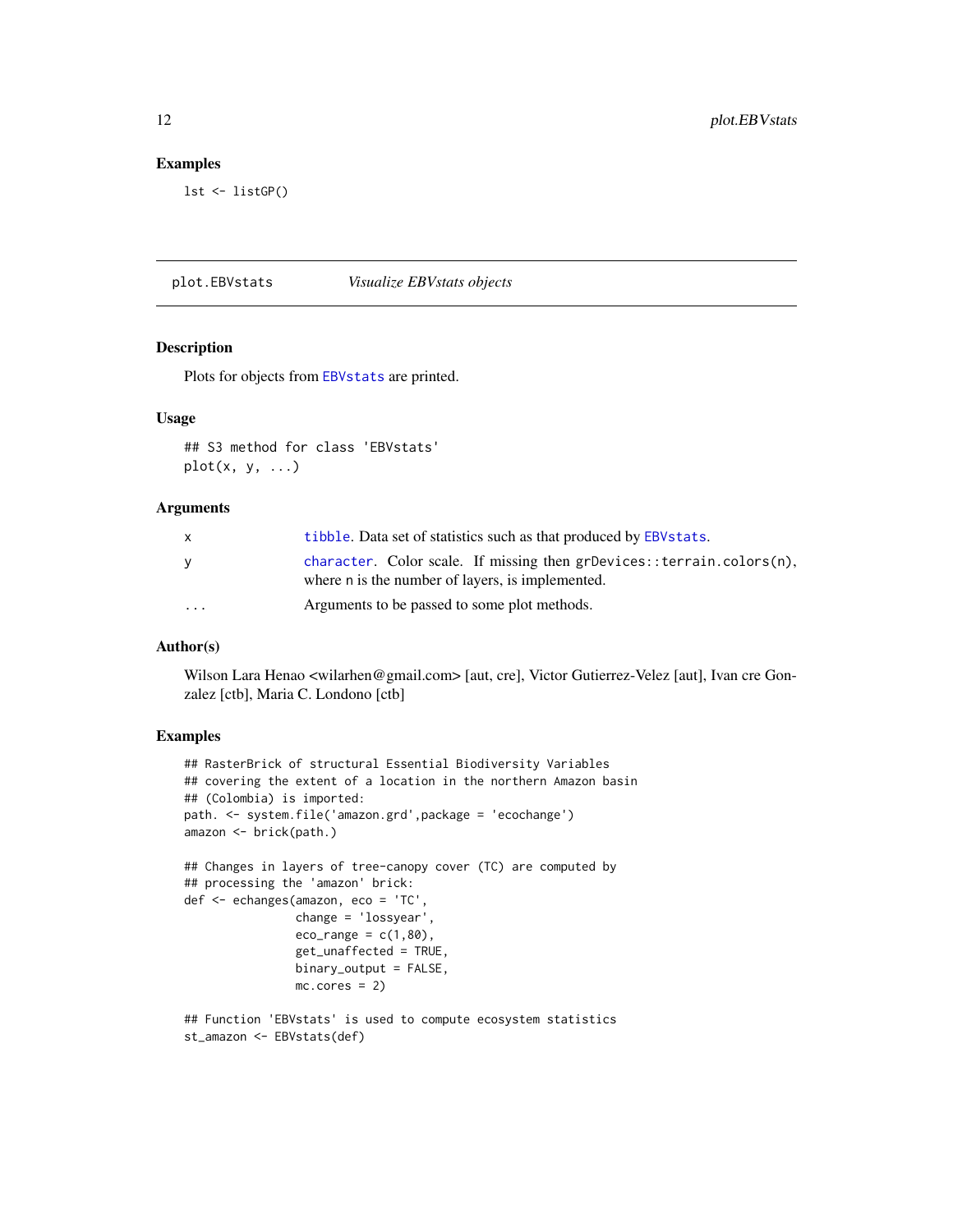#### <span id="page-12-0"></span>plot.echanges 13

```
## A plot of the 'st_amazon' object
plot.EBVstats(st_amazon,
              cex = 1.5,
              xlab = 'Year',
              ylab = 'Canopy cover (%)',
              main = 'Ecosystem changes',
              sub = 'Municipality: Cartagena del Chaira',
              fill = 'Layer')
```
#### plot.echanges *Visualize ecosystem changes*

#### Description

This function can display level and box plots for objects from [rsp2ebv](#page-14-1), [echanges](#page-2-1), or [sampleIndicator](#page-16-1).

#### Usage

## S3 method for class 'echanges'  $plot(x, y, ...)$ 

#### Arguments

| $\times$                | Raster*, or echanges. RasterStack object or ecoystem-change representation.                                                                         |
|-------------------------|-----------------------------------------------------------------------------------------------------------------------------------------------------|
| у                       | character. A color palette. If this is missing or the suggest viridis is not<br>installed then terrain. colors is implemented.                      |
| $\cdot$ $\cdot$ $\cdot$ | Graphical arguments:                                                                                                                                |
|                         | • type: what type of plot should be drawn: "p" for level plots (default), or<br>"b" for box plots,                                                  |
|                         | • cex: adjustment of sizes for most text values. If missing then $cex = 1$ ; if a<br>main title is specified then it is increased $1.4 \times$ cex, |
|                         | • x Lab, and y Lab: titles for the x and y axes,                                                                                                    |
|                         | • main: a text of the main title,                                                                                                                   |
|                         | • labels: a string or numeric sequence for the panel titles                                                                                         |
|                         |                                                                                                                                                     |

#### Author(s)

Wilson Lara Henao <wilarhen@gmail.com> [aut, cre], Victor Gutierrez-Velez [aut], Ivan Gonzalez [ctb], Maria C. Londono [ctb]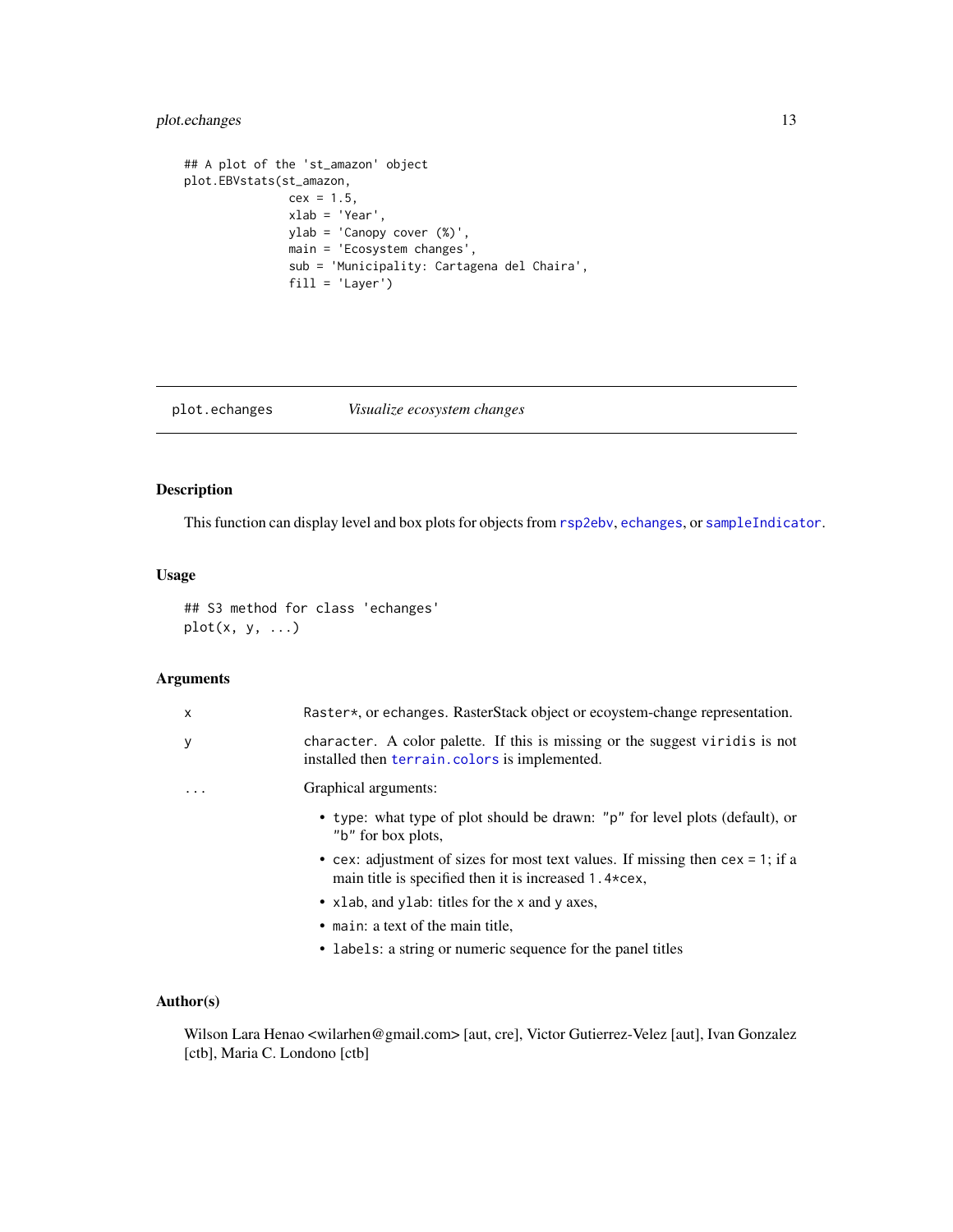#### Examples

```
## Brick with structural Essential Biodiversity Variables covering the
## extent of a location in the northern Amazon basin (Colombia):
path. <- system.file('amazon.grd',package = 'ecochange')
amazon <- brick(path.)
## Changes in layers of tree-canopy cover (TC) in the 'amazon'
## brick are computed:
def <- echanges(amazon, eco = 'TC',
                change = 'lossyear',
                eco_range = c(1,80),
                get_unaffected = TRUE,
                binary_output = FALSE,
                mc.cores = 2)
```
plot.echanges(def)

plot.Indicator *Visualize Indicator objects*

#### Description

Plots for objects from [gaugeIndicator](#page-4-1) are produced.

#### Usage

```
## S3 method for class 'Indicator'
plot(x, y,
    ...)
```
#### Arguments

| $\mathsf{x}$ | tibble. Data set of indicators such as that produced by gauge Indicator.                                                      |
|--------------|-------------------------------------------------------------------------------------------------------------------------------|
| y            | character. A color palette. If this is missing or the suggest viridis is not<br>installed then terrain.colors is implemented. |
|              | Graphical arguments:                                                                                                          |
|              | • type: what type of plot should be drawn: "s" for stacked bar plots (default),<br>or "b" for box plots,                      |
|              | • cex: adjustment of sizes for most text values,                                                                              |
|              | • xlab, and ylab: titles for the x and y axes,                                                                                |
|              | • main: a text of the main title,                                                                                             |
|              | • sub: a text for the sub title,                                                                                              |
|              | • labels: a string or numeric sequence for the x-axis labels,                                                                 |
|              | • fill: a text for the legend title                                                                                           |

<span id="page-13-0"></span>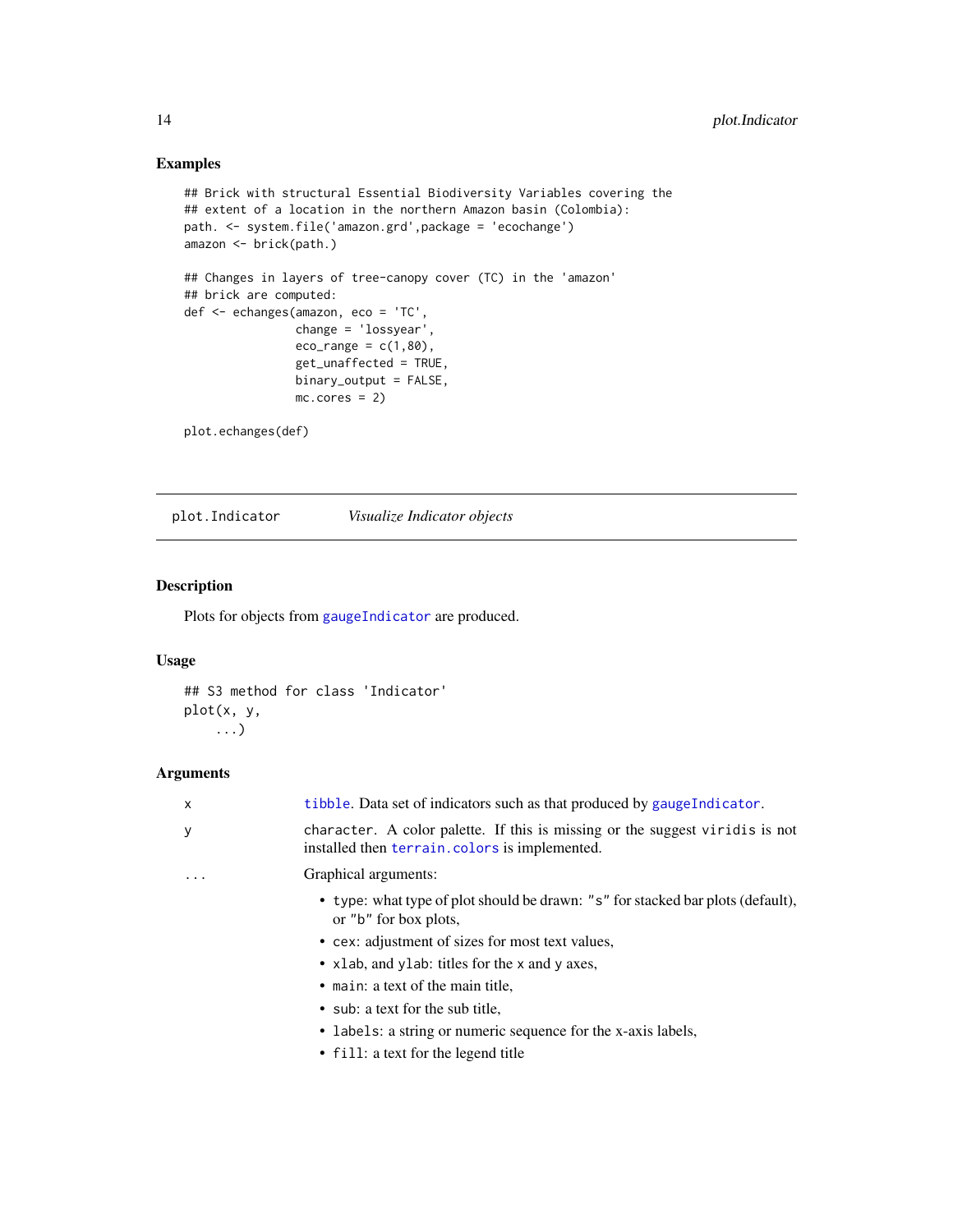#### <span id="page-14-0"></span>rsp2ebv 15

#### Author(s)

Wilson Lara Henao <wilarhen@gmail.com> [aut, cre], Victor Gutierrez-Velez [aut], Ivan Gonzalez [ctb], Maria C. Londono [ctb]

#### Examples

```
## RasterBrick of structural Essential Biodiversity Variables
## covering the extent of a location in the northern Amazon basin
## (Colombia) is imported:
path. <- system.file('amazon.grd',package = 'ecochange')
amazon <- brick(path.)
## Changes in layers of tree-canopy cover (TC) are computed by
## processing the 'amazon' brick:
def <- echanges(amazon, eco = 'TC'
                change = 'lossyear',
                eco_range = c(1,80),
                get_unaffected = TRUE,
                binary_output = FALSE,
                mc.cores = 2)
## Function 'gaugeIndicator' is used to compute ecosystem areas
## (default metric = 'area_ha'):
am_areas <- gaugeIndicator(def,
                         mc.cores = 2)
## A plot of the 'am_areas' object
plot.Indicator(am_areas,
               cex = 1.5,
               xlab = 'Year',
               ylab = 'Area (ha)',
               main = 'Ecosystem changes',
               sub = 'Northern amazon',
               fill = 'Forest cover (%)')
```
<span id="page-14-1"></span>rsp2ebv *Integrate remote sensing products*

#### Description

This function integrates ecosystem remote sensing products and produces raster-data sections with the cell values enclosed in a region of interest.

#### Usage

```
rsp2ebv(ps = NULL, ...,lyrs = NULL, path,
    sr, ofr = c(30, 30),
```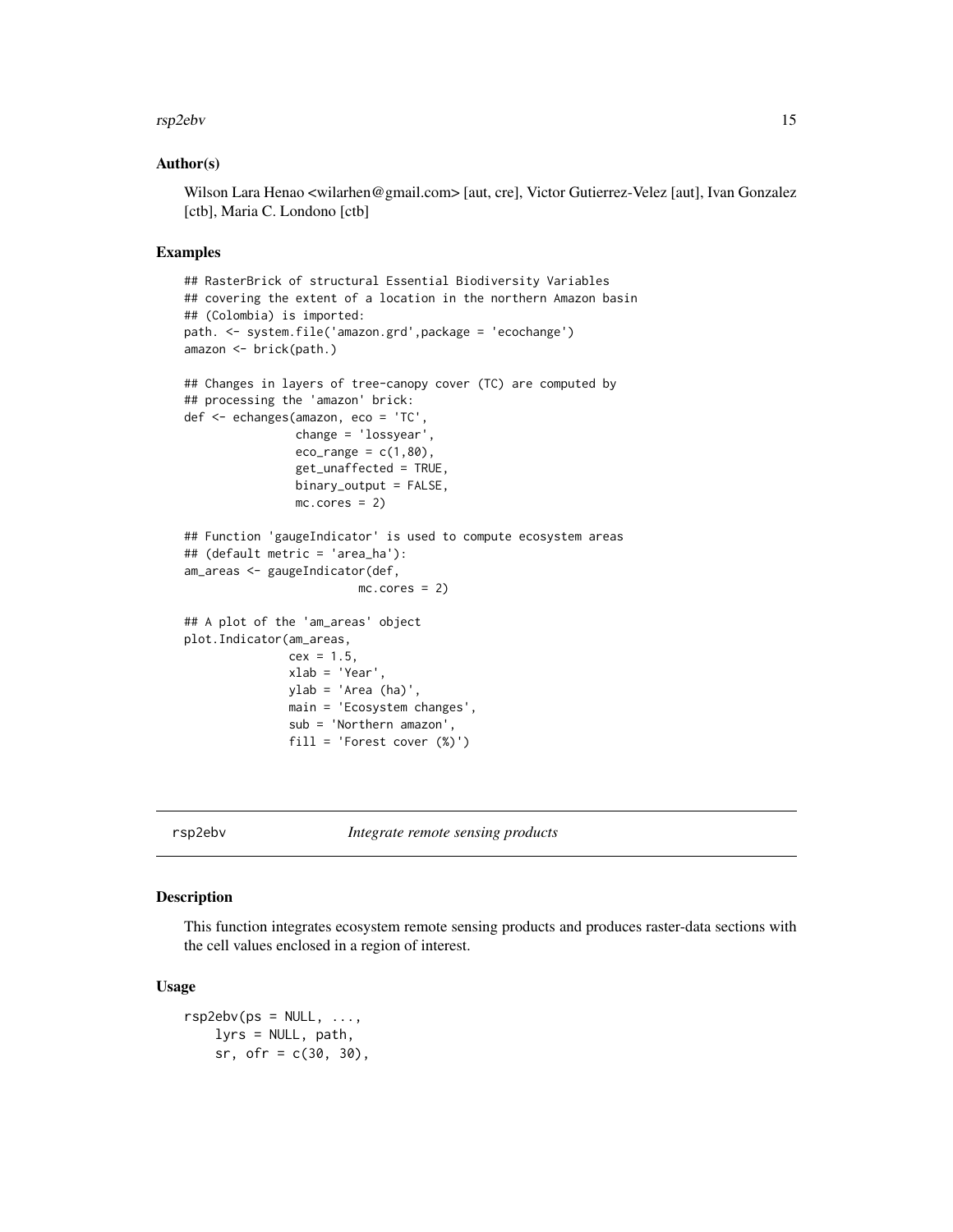```
mc.core = round(detectCores() *0.6, 0))
```
#### **Arguments**

| ps       | SpatialPolygonsDataFrame; or character; or NULL. Region of interest. This<br>can be whether 1) a polygon geometry; or 2) the name of a GADM unit (see<br>getGADM); or 3) a NULL value. Default NULL makes the function to print a list of<br>GADM units. |
|----------|----------------------------------------------------------------------------------------------------------------------------------------------------------------------------------------------------------------------------------------------------------|
| $\cdots$ | Additional arguments in getGADM and getrsp.                                                                                                                                                                                                              |
| lyrs     | character. Remote-sensing products. Default NULL makes the function to print<br>a list of Downloadable data, see listGP.                                                                                                                                 |
| path     | character. Path name indicating where the variables are stored. If missing<br>then a folder named as 'ecochange' created in a current temporary directory is<br>used.                                                                                    |
| sr       | character. PROJ.4 description of the target coordinate reference system. If<br>missing then the target layers are projected to metric system UTM.                                                                                                        |
| ofr      | numeric. c(xres, yres). Output file resolution (in target georeferenced units).<br>Default $c(30, 30)$ m2.                                                                                                                                               |
| mc.cores | numeric. The number of cores. Default uses around 60 percent of the cores.                                                                                                                                                                               |

#### Details

This function implements 'sf::gdal\_utils' so it assumes the user's machine has a valid GDAL installation.

#### Value

Class echanges.

#### Author(s)

Wilson Lara Henao <wilarhen@gmail.com> [aut, cre], Victor Gutierrez-Velez [aut], Ivan Gonzalez [ctb], Maria C. Londono [ctb]

#### References

Jetz, W., McGeoch, M. A., Guralnick, R., Ferrier, S., Beck, J., Costello, M. J., ... & Meyer, C. (2019). Essential biodiversity variables for mapping and monitoring species populations. Nature Ecology & Evolution, 3(4), 539-551.

O'Connor, B., Secades, C., Penner, J., Sonnenschein, R., Skidmore, A., Burgess, N. D., & Hutton, J. M. (2015). Earth observation as a tool for tracking progress towards the Aichi Biodiversity Targets. Remote sensing in ecology and conservation, 1(1), 19-28.

Skidmore, A. K., & Pettorelli, N. (2015). Agree on biodiversity metrics to track from space: Ecologists and space agencies must forge a global monitoring strategy. Nature, 523(7561), 403-406.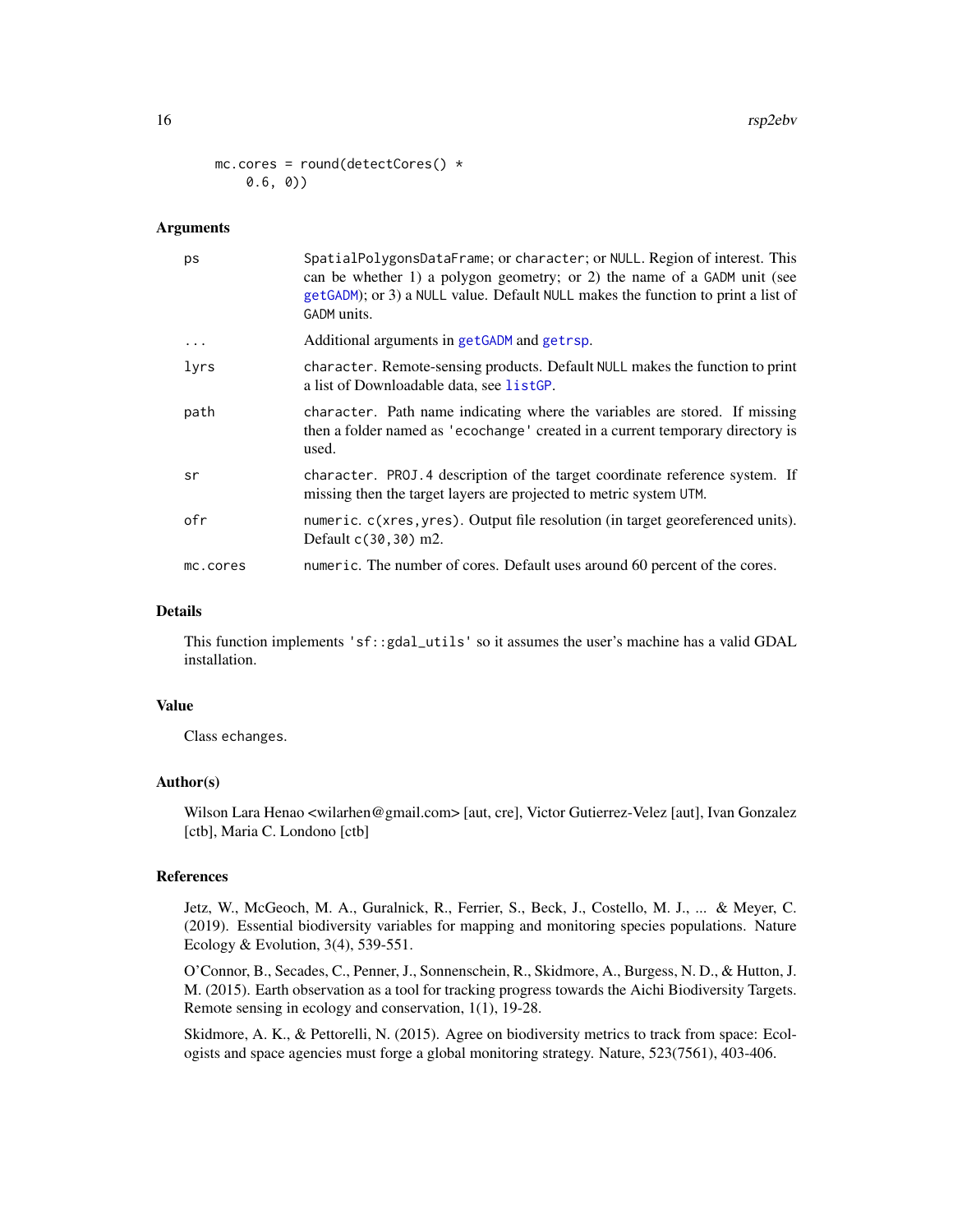#### <span id="page-16-0"></span>sampleIndicator 17

#### Examples

```
## A Global Surface Water layer ('seasonality') covering the extent of a
## Colombian municipality Cartagena del Chaira is formated into an
## spatial EBV:
       load(system.file('cchaira_roi.RData',package = 'ecochange'))
rsp_cchaira <- getrsp(cchaira_roi,
  lyrs = 'seasonality', mc.cores = 2, path = tempdir())
 file.exists(rsp_cchaira)
 season_cchaira <- rsp2ebv(cchaira_roi,
                              lyrs = 'seasonality', path = tempdir())
 plot.echanges(season_cchaira)
```
<span id="page-16-1"></span>sampleIndicator *Sample Biodiversity indicator*

#### Description

This function divides into fixed-size grids each of the scenes of a stack of ecosystem-spatial data and samples a biodiversity indicator by every grid. To compute biodiversity indicators at the class and landscape levels, see [gaugeIndicator](#page-4-1)

#### Usage

```
sampleIndicator(ps = NULL,
   ..., metric = "condent",
   classes = 5, min = 1,
   max = 100, side,
   smp_lsm = list(level = "landscape"),
   mc.core = round(detectCores() *0.6, 0))
```
#### Arguments

| ps       | SpatialPolygonsDataFrame or RasterStack. Polygon geometry used to pro-<br>duce ecosystem-change maps via the implementation of echanges or the stack<br>of ecosystem-change maps.                                                                 |
|----------|---------------------------------------------------------------------------------------------------------------------------------------------------------------------------------------------------------------------------------------------------|
| $\ddots$ | If ps is a polygon then additional arguments in echanges or rsp2ebv.                                                                                                                                                                              |
| metric   | character. The name of an indicator other than ecosystem extent. This can<br>be cohesion ('cohesion'), conditional entropy ('condent'), perimeter-area<br>fractal dimension ('pafrac'), among others, see package list_lsm. Default<br>'condent'. |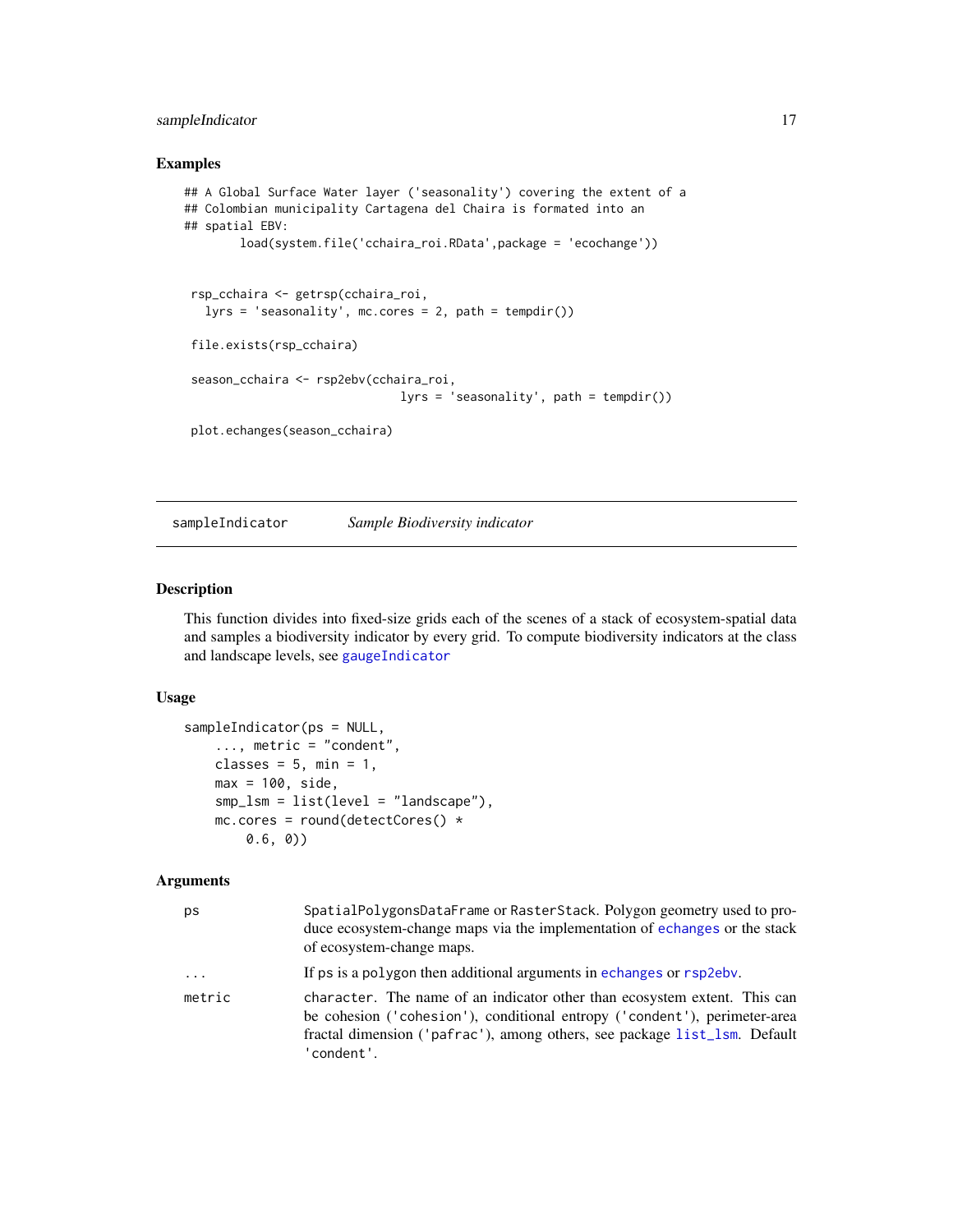<span id="page-17-0"></span>

| classes  | numeric; or NULL. Number of evenly spaced classes used to reclassify the<br>layers. Default 5. If NULL then the layers are not reclassified.                   |
|----------|----------------------------------------------------------------------------------------------------------------------------------------------------------------|
| min      | numeric. If classes != NULL then minimum cell value in the layers. Default 1                                                                                   |
| max      | numeric. If classes != NULL then maximum cell value in the layers. Default<br>100                                                                              |
| side     | numeric. Side of the sampling grid (m). If missing the function tries to find a<br>grid size the samples at least a grid with a non-NA value of the indicator. |
| smp_lsm  | List. Additional arguments in sample_lsm                                                                                                                       |
| mc.cores | numeric. The number of cores. Default uses 60 percent of the cores.                                                                                            |

#### Value

Class echanges

#### Author(s)

Wilson Lara Henao <wilarhen@gmail.com> [aut, cre], Victor Gutierrez-Velez [aut], Ivan Gonzalez [ctb], Maria C. Londono [ctb]

#### References

Hesselbarth, M. H., Sciaini, M., With, K. A., Wiegand, K., & Nowosad, J. (2019). landscapemetrics: an open source R tool to calculate landscape metrics. Ecography, 42(10), 1648-1657.

O'Connor, B., Secades, C., Penner, J., Sonnenschein, R., Skidmore, A., Burgess, N. D., & Hutton, J. M. (2015). Earth observation as a tool for tracking progress towards the Aichi Biodiversity Targets. Remote sensing in ecology and conservation, 1(1), 19-28.

Skidmore, A. K., & Pettorelli, N. (2015). Agree on biodiversity metrics to track from space: Ecologists and space agencies must forge a global monitoring strategy. Nature, 523(7561), 403-406.

#### Examples

```
## RasterBrick of structural Essential Biodiversity Variables
## covering the extent of a location in the northern Amazon basin
## (Colombia) is imported:
path. <- system.file('amazon.grd',package = 'ecochange')
amazon <- brick(path.)
## Changes in layers of tree-canopy cover (TC) in the 'amazon'
## brick are computed:
def <- echanges(amazon, eco = 'TC',
               change = 'lossyear',
               eco_range = c(1,80),
                get_unaffected = TRUE,
               binary_output = FALSE,
               mc.core = 2)
```
plot.echanges(amazon)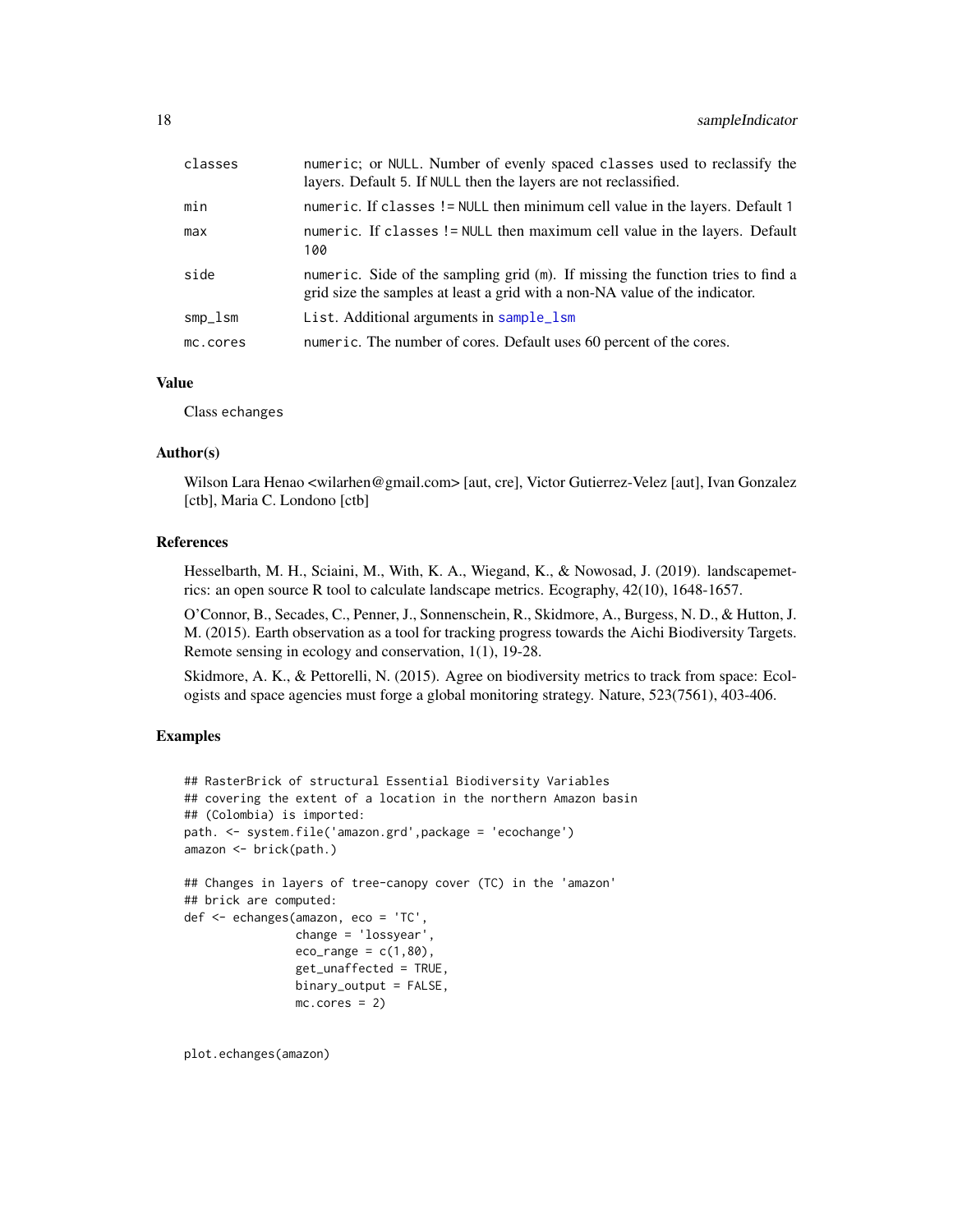#### <span id="page-18-0"></span>tabuleRaster 19

```
## Function 'sampleIndicator' is implemented to sample a metric of
## conditional entropy (default):
   def_condent <- sampleIndicator(def, side = 400, mc.cores = 2)
plot.echanges(def_condent, cex = 1.5)
```
<span id="page-18-1"></span>tabuleRaster *Fast tabulation of pixel values*

#### Description

This function generates frequency tables for scenes in ecosystem remote sensing products by wrapping [rasterDT](#page-0-0). The function is mapped by [gaugeIndicator](#page-4-1) to optimize computation of ecoystem extents.

#### Usage

```
tabuleRaster(layer = "",
   del0 = TRUE, useNA = "no",n256 = FALSE
```
#### Arguments

| laver | character. File path to an ERSP scene.                                      |
|-------|-----------------------------------------------------------------------------|
| del0  | logical. Remove the 0-count categories.                                     |
| useNA | logical. Include NA values. This argument is passed to raster DT:: freq DT. |
| n256  | logical. Do the raster contains less than 256 unique values?                |

#### Value

data.frame.

#### Author(s)

Ivan Gonzalez [aut], Wilson Lara Henao <wilarhen@gmail.com> [aut, cre], Victor Gutierrez-Velez [aut], Maria C. Londono [ctb]

#### Examples

tabuleRaster(raster(volcano), n256 = FALSE)